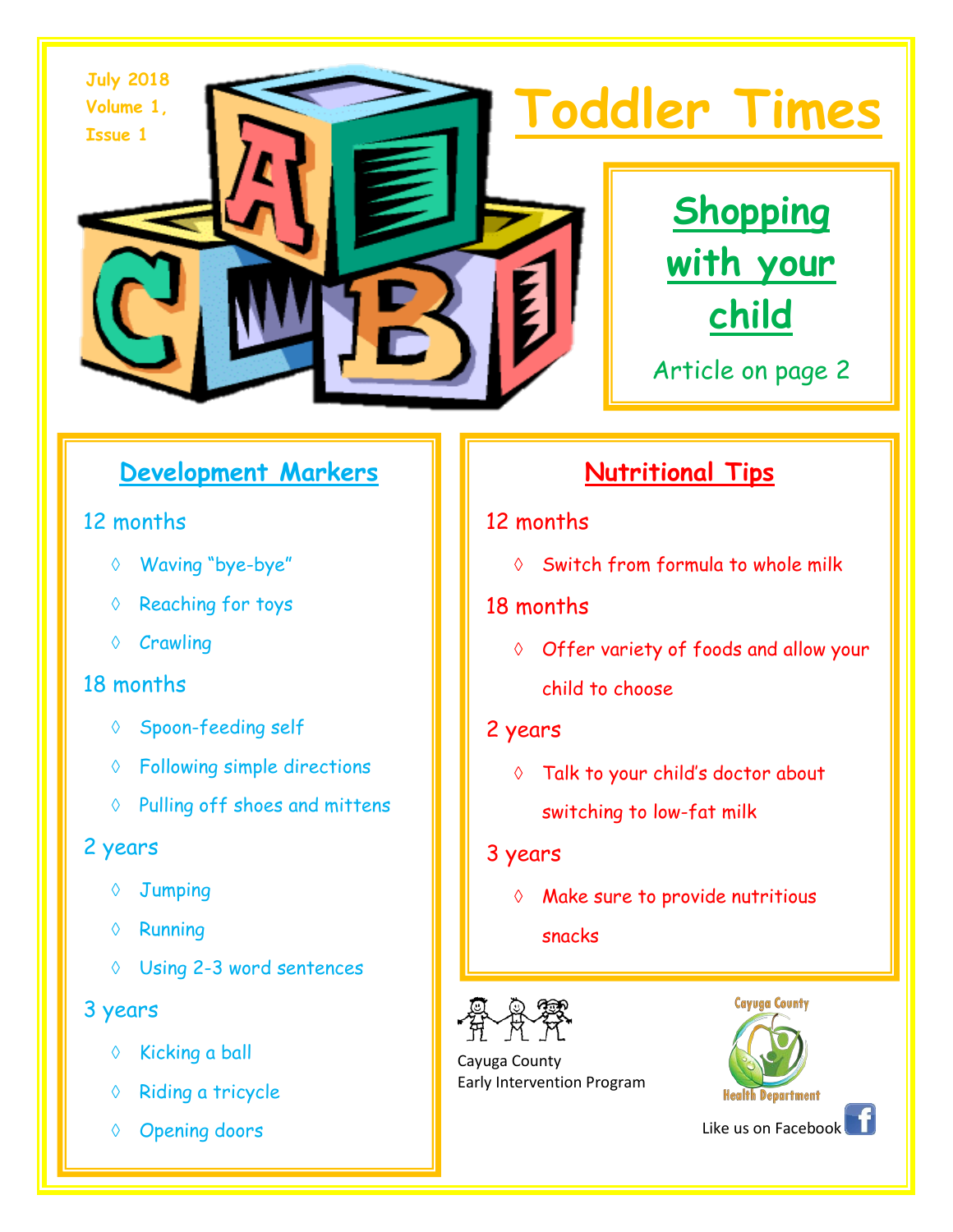# **Shopping with Your Child**

Shopping at the grocery store can be a daunting experience for both child and parent. During these necessary excursions into the community you and your child often feel the stress of the moment. It starts with safety concerns in the parking lot but quickly moves to guiding your child through aisles of colorful boxes, jars, and bottles and ends waiting in the checkout line (often the icing on the cake), shopping can be an intimidating and overwhelming experience. Well there things you can do to not only lessen the stress of the shopping outing but, hopefully, make it a fun activity for everyone involved.

Dr. Michele Borba, Ed.D. is an internationally renowned educator and an award- winning author outlined the three main reasons children have difficulty at the supermarket: Number 1 is hunger. Number 2 is boredom, and Number 3 is fatigue. So first and foremost, avoid shopping if your child is tired and hungry. In fact, try to avoid shopping if YOU are tired and hungry. Next, make sure they've had a nap and are well rested.

Before shopping be organized. Create a list and organize it by aisle so that you are not in the store any longer than you need to be, backtracking to and from aisles.

Tell your child ahead of time what type of behavior you expect. Children cannot read your mind. Spell it out for them. Will you be buying them a snack or taking one? Let them know beforehand. Do you want your children to take turns at putting items in the cart? Let them know. If needed create a social story that you can read to your child so they can be familiar with how to act in a store.

Have your child go to the toilet or change their diaper before you get in to the store. Now your child will go when they have to go but start off with a "clean" slate so to speak. Bring entertainment. Don't even think about leaving the house without something for your little one to do. Maybe stickers and/or (toddler-safe) toys from a dollar store to keep things new and interesting for your child.

Get Comfortable. Take a moment to make your child comfortable in the shopping-cart seat. "Hypersensitive kids can find those seats really uncomfortable," says Dr. Borba. "Then your kid will always have a memory of a tight-squeeze place that's no fun to be in." To make the seat as comfortable as possible, line it with your sweater or jacket, or a small towel or blanket you've brought along.

Give yourself enough time when shopping. Children feel stressed when they are rushed, and this is when the behavior often starts to go downhill. Slow down. If that means letting your child have a 'turn' at pushing the cart or stopping to look at the doggies and kitties on the packets in the pet food aisle, then that is what you do.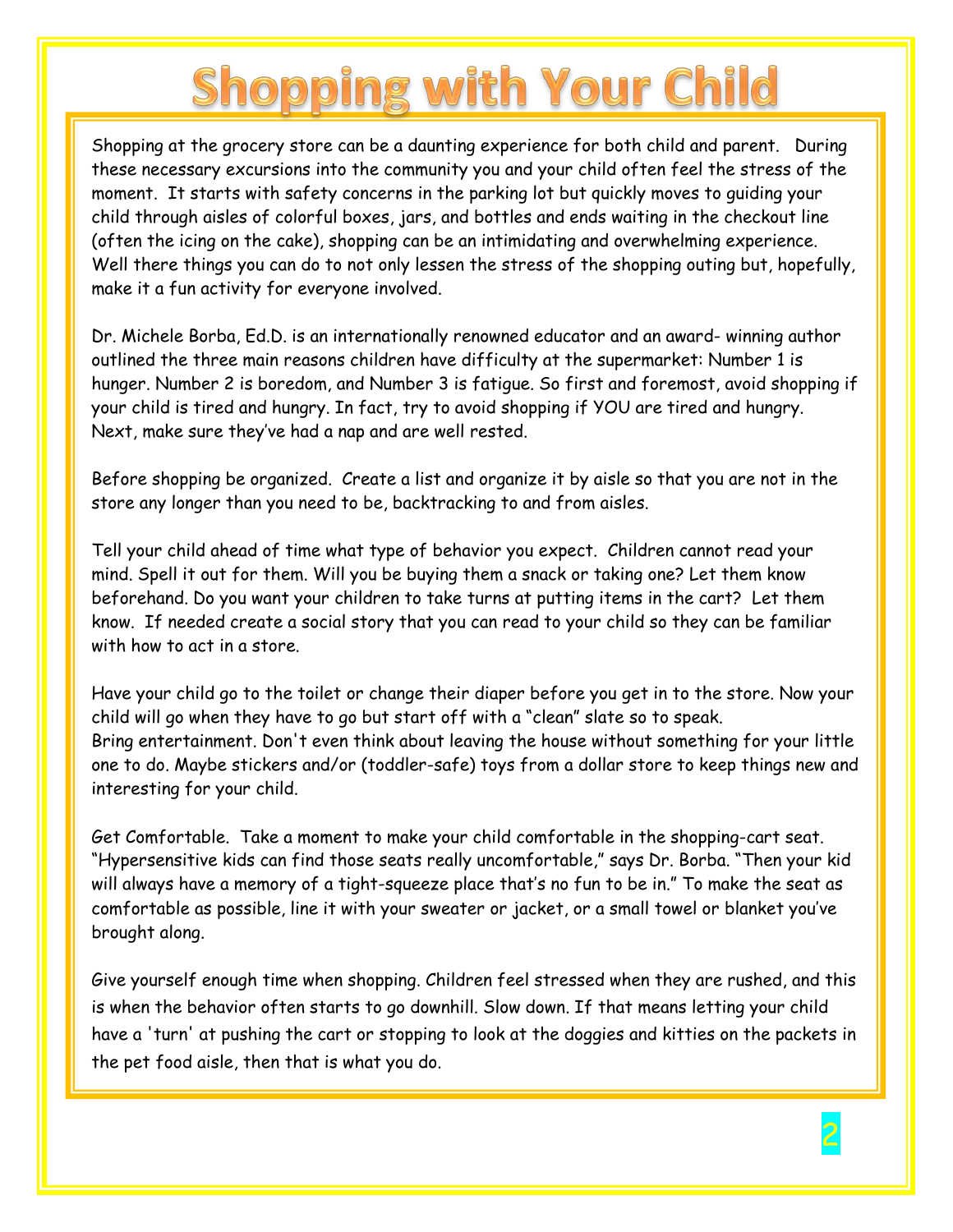Involve your child in shopping by helping to look for certain items, placing items in the cart, and crossing off items from the list. Children love to help. This keeps your toddler busy and makes shopping fun. You might say, "We need two cans of green beans. Can you get those for me?" or "I'll hold the bag while you put the apples inside." This tip can also help the fussy eater. If a child has helped to choose a food, then she is more likely to eat it. At the checkout, ask your toddler to help you place the groceries on the conveyer counter.

Look the other way and ignore minor tantrums as long as possible. "Figure out your Code Red and Code Yellow behaviors," says Dr. Borba, "And you only have to attend to Code Red, which is behavior that is hurtful or dangerous." If it's Code Yellow, such as whining or sulking, "turn your back to your kid and pretend you're doing something else," she advises. "If you attend to it, that escalates it."

Ignore the looks you get. Maybe you've prepped for the trip and done everything right, but everything is going wrong and people are *looking.* Do what you have to do and keep shopping. Those who are judging you either don't have children or have forgotten the early years. Tell yourself what an awesome parent you are, focus on your child, and keep moving.

Remember to praise your child for good behavior. For example "I really liked the way you are staying close to the cart today".

If, after trying some of the above suggestions, your child has simply reached the end of their ability to handle any more errands, please respect that. Shopping can wait; an exhausted, hungry, or overly-excited child cannot.

Remember that all children behave as well as they are treated. A child who is regularly given our time, undivided attention, patience, and understanding will have more tolerance for a shopping trip - and any other challenging situation - than the child who must face stressful situations without this emotional support.